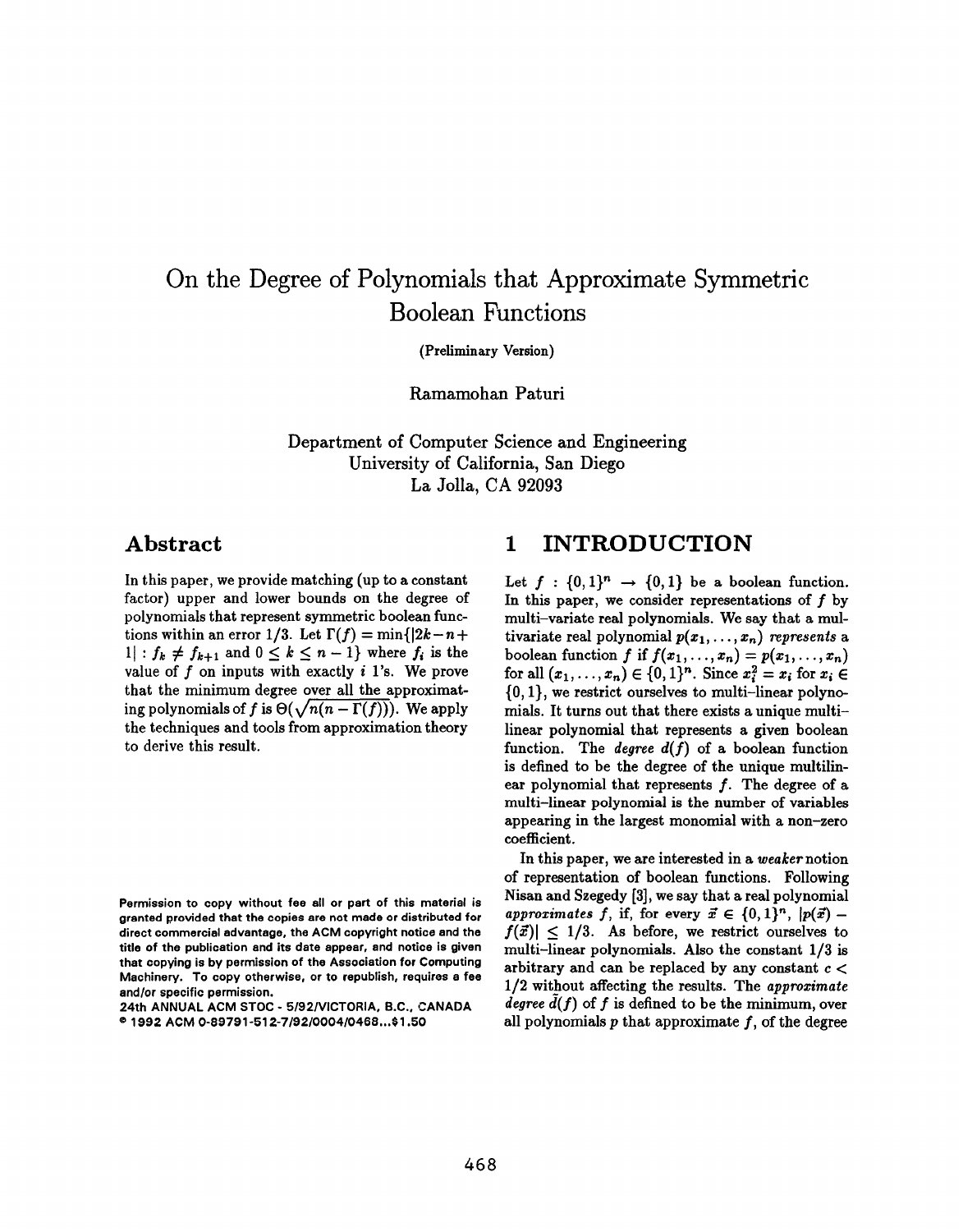of p.

In [3], Nisan and Szegedy relate the approximate degree of a boolean function to its decision tree complexity. They show that  $\tilde{d}(f) \leq d(f) \leq D(f) \leq$  $1296\ddot{d}(f)^8$  where  $D(f)$  is the decision–tree complexity of  $f$ . In order to establish these relationships, they show that the approximate degree of the OR function is  $\Omega(\sqrt{n})$ . In this paper, we consider the problem of determination of approximate degree of symmetric boolean functions and provide a compiete (up to a constant factor) solution.

A boolean function  $f$  is called symmetric if  $f(x_1,...,x_n) = f_i \in \{0,1\}$  for all  $(x_1,...,x_n) \in$  $\{0, 1\}$ " such that  $\sum_{j=1} x_j = i$ . In other words, the value of a symmetric boolean function only depends on the number of 1's in the input. It is not too difficult to see that the degree of any non-constant symmetric function is  $\geq n/2$ . On the other hand, we show in this paper that the approximate degree of a symmetric boolean function is determined by the location of the 'jump' as measured by the quantity  $\Gamma(f)$  given by

$$
\Gamma(f) = \min\{|2k - n + 1| : f_k \neq f_{k+1} \text{ and } 0 \leq k \leq n - 1\}
$$

For instance, if  $f$  is the majority or the parity function, then  $\Gamma(f)$  is 1 or 0 (depending on the parity of n). On the other hand, we have  $\Gamma(f) = n - 1$ for the AND and the OR functions. Smaller values of  $\Gamma(f)$  indicate that the jump occurs near the origin thereby requiring higher degree to approximate f. More specifically, we prove the following theorem in this paper.

Theorem 1 Let f be any non-constant symmetric function. The approximate degree of f is  $\Theta(\sqrt{n(n - \Gamma(f))}).$ 

If  $f$  is the AND or the OR function, this theorem implies that the approximate degree is  $\Theta(\sqrt{n})$  as shown in Nisan and Szegedy [3]. If  $f$  is the majority or parity function, then the approximate degree is  $\Theta(n)$ .

In the following, we give an account of the techniques used in deriving this result. As in the case of Nisan and Szegedy, an important aid in the proof is the symmetrization technique [2, 3]: Given a multivariate polynomial of degree  $d$  that approximates  $f$ , this technique obtains a single–variable polynomial  $p(x)$  of degree at most d such that  $|p(i) - f_i| < 1/3$ for  $0 \leq i \leq n$ . Conversely, if  $p(x)$  is such a singlevariable polynomial of degree  $d$ , then the multivariate polynomial  $p(x_1 + \cdots + x_n)$  of degree d approximates f within error 1/3.

In addition, our result uses tools from approximation theory. A crucial observation from classical approximation theory is that real functions (over a finite interval) which are not smooth in the middle of an interval are hard to approximate by means of polynomials. In the classical caae, the best approximating polynomial is found by expanding the function in a Fourier fashion and truncating to give the desired degree. The error in the approximation is bounded by the point–wise continuity properties of the function. Our upper bounds on the approximate degree of symmetric boolean functions are the result of a straightforward application of these so called direct or Jackson theorems from classical approximation theory.

However, our lower bounds require a non–trivial extension of the classical results to the discrete case. To derive lower bounds on the degree of the best approximating polynomial in the classical case of real functions over a finite interval, one could use Bernstein–Markov type point–wise inequalities that bound the magnitude of the derivative of a polynomial in terms of its degree and its supremum in the interval. Although we can easily establish that the best approximating polynomial of the boolean function  $f$  has to have a high derivative at a point as determined by  $\Gamma(f)$ , Bernstein– Markov inequalities are not readily applicable since in our discrete case the value of the polynomial is only bounded at the integer points and it can assume large values at other points in the interval. We overcome this problem by multiplying the polynomial with another suitably chosen polynomial so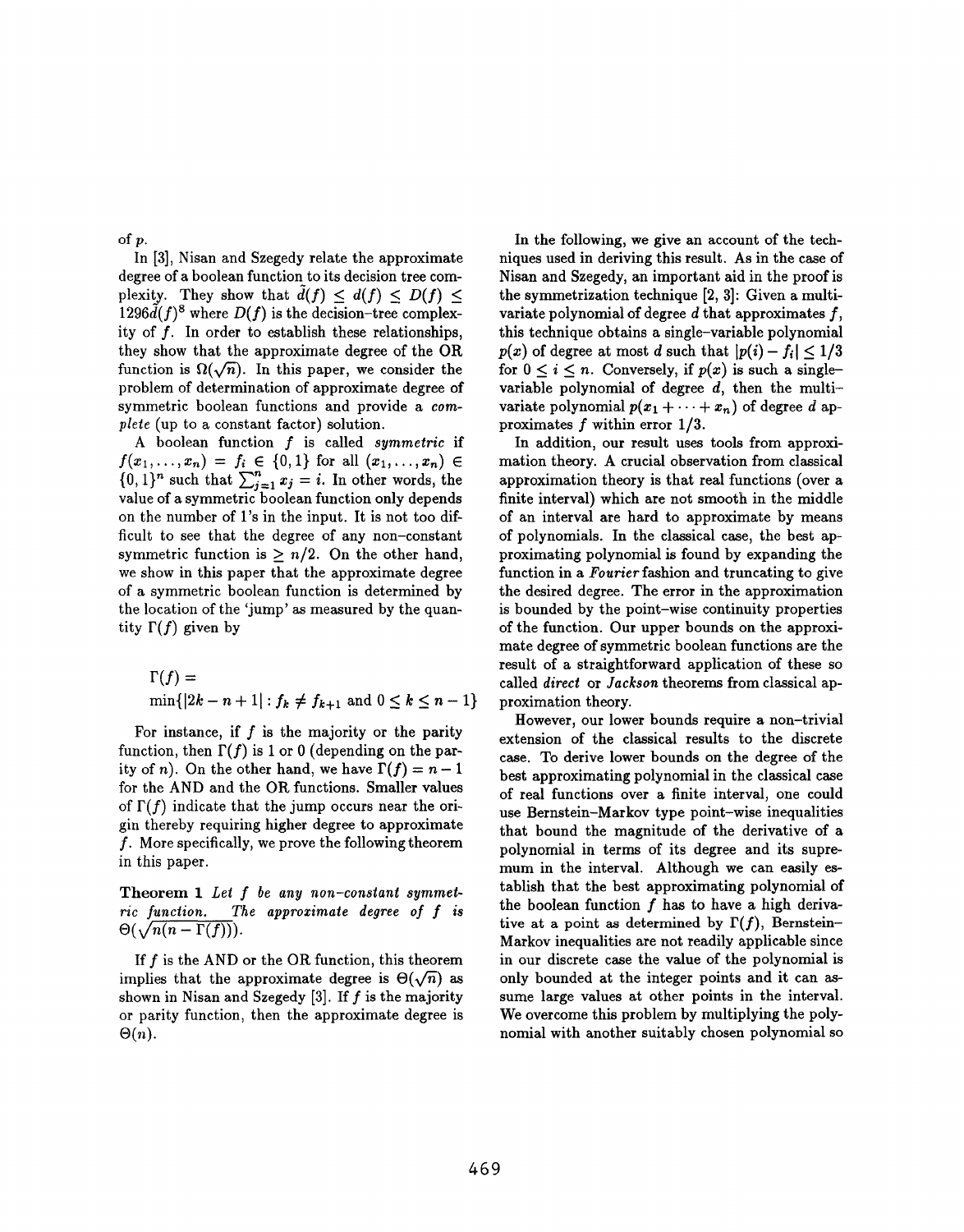that the product polynomial still has a high derivative and its value is small at all points in the interval except in a small neighbourhood of the point where the high derivative occurs. We can now apply Bernstein–Markov inequalities to obtain the desired lower bound on the degree.

## 2 UPPER BOUNDS

In this section we present our upper bound result for the symmetric boolean functions  $f$ . The idea is to consider a piece–wise linear function  $g$  on the interval  $[0, n]$  which coincides with the value  $f_i$  at the integer point i. We then use the upper bound results from approximation theory to find the best polynomial approximation  $p$  for  $q$ . Then the multi-variate polynomial  $p(x_1 + \cdots + x_n)$  will be the desired approximation. We will first need some terminology in order to state the upper bound theorem from approximation theory.

Let  $C[-1, 1]$  denote the space of all continuous functions f over the interval  $[-1, 1]$ . We endow this space with the uniform or Chebyshev norm

$$
||f||_{C[-1,1]}=||f||=\sup\{|f(x)|:x\in[-1,1]\}.
$$

For integers  $d \geq 0$ , let  $P_d$  denote the  $d + 1$ dimensional subspace (over reals) of  $C[-1, 1]$  generated by  $1, x, \ldots, x^d$ . The elements of  $P_d$  are called algebraic polynomials of degree d.

We are interested in approximating arbitrary continuous functions from  $C[-1, 1]$  with algebraic polynomials in  $P_d$  in the uniform norm. Let

$$
E_d(f)_{C[-1,1]} = E_d(f) = \inf\{||f - p|| : p \in P_d\}
$$

denote the best uniform approximation of the function  $f \in C[-1, 1]$  by means of algebraic polynomials of degree d.

The classical approximation theory tells us that such a best uniform approximation exists and is unique [4, 5]. We are now interested in the so called direct or Jackson theorems that relate the quantity  $E_d(f)$  to the continuity and the differentiability properties of  $f$ . In particular, we want to characterize  $E_d(f)$  based on the following modulus of continuity.

Let  $\Delta_m(x) = \frac{1}{m}\sqrt{1-x^2} + \frac{1}{m^2}$ . We define  $\tau(f; \Delta_m) = \sup\{|f(x) - f(y)| : x, y \in [-1, 1], |x|$  $y \leq \Delta_m(x)$ .

We will use the following result from approximation theory. This result can be found in [1, 4] and we will include the proof in the full paper.

**Theorem 2** Let  $f \in C[-1, 1]$ . Then

$$
E_d(f)=O(\tau(f;\Delta_d)).
$$

We are now ready to prove our upper bounds.

Theorem 3 Let f be a non-constant symmetric boolean function on  $x_1, \ldots, x_n$ . Then the approx imate degree of f is  $O(\sqrt{n})$ 

**Proof:** In this proof, we assume that  $n$  is even. Since every symmetric boolean function can be obtained as a projection of a suitable symmetric boolean function on  $n+1$  variables, our assumption is without loss of generality. We define the piece– wise linear continuous function  $g \in C[-1,1]$  by  $g(2i/n-1) = f_i$  for  $0 \le i \le n$ , and by requiring g to be linear in each interval  $[(2i/n)-1, (2(i+1)/n)-1]$ for  $0 \leq i \leq n-1$ . Let  $p(x)$  be a polynomial of minimal degree which approximates g with error less than  $1/3$ . We then have that the multilinear polynomial  $q(x_1, \ldots, x_n) = p(\sum_{i=1}^n 2x_i/n - 1) \mod (x_i^2)$  $x_i$ ) of the same degree as  $p(x)$  and approximates f within error 1/3.

Let  $d$  be the degree of  $p(x)$ . To determine  $d$ , we observe that the  $g'(x) = 0$  for  $x \in ((-\Gamma(f) +$  $1)/n$ ,  $(\Gamma(f) - 1)/n$  and  $|g'(x)| \leq n/2$  for any other  $n/\sqrt{1+1/d^2}$ , the modulus of continuity  $\tau(g;\Delta_d)$  is  $x \in [-1,1]$  where  $g'(x)$  is defined. For  $\Gamma(f) \leq 1 +$ bounded by

$$
\tau(g;\Delta_d) \leq n\Delta_d((\Gamma(f)-1)/n)/2
$$
  
 
$$
\leq \frac{n}{2d}(\sqrt{1-(\Gamma(f)-1)^2/n^2}+\frac{1}{d}).
$$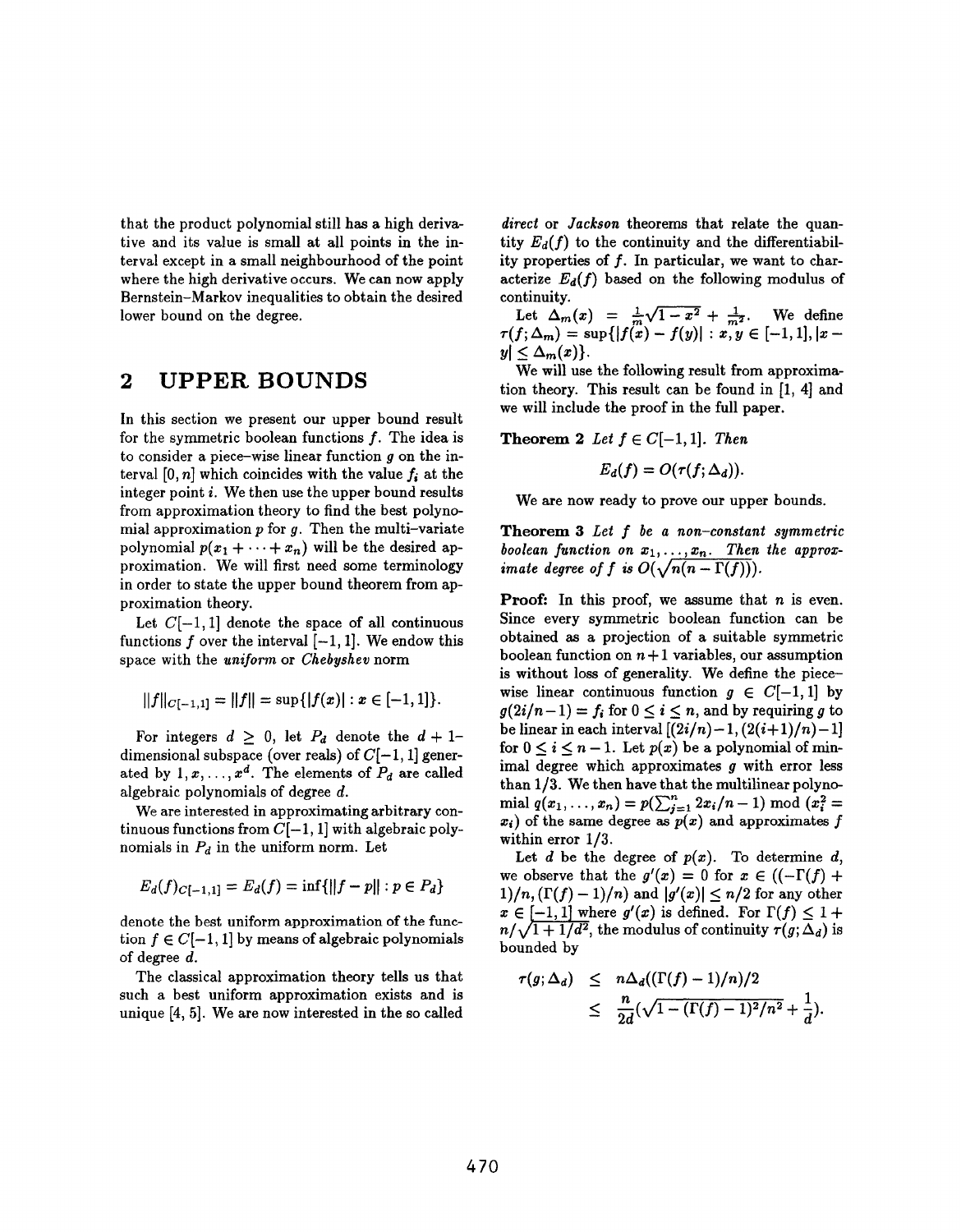Note that the condition  $\Gamma(f) \leq 1 + n/\sqrt{2}$ is satisfied for  $n \geq 2$  and  $d \geq \sqrt{n}$ . Hence, from theorem 2, it follows that if  $d \geq c\sqrt{n(n - \Gamma(f))}$ (for a suitably chosen constant  $c > 0$ ), the error in the approximation will be less than  $1/3$ .

## 3 LOWER BOUNDS

Let  $f$  be a non–constant symmetric boolean function on  $x_1, \ldots, x_n$ . Let  $f_i$  and  $\Gamma(f)$  be as defined before. Let  $q(x_1, \ldots, x_n)$  be a multilinear polynomial of degree  $d$  that approximates  $f$  within error  $1/3$ . We apply the symmetrization technique to q to obtain a single–variable polynomial  $p_1(x)$  of degree d such that  $|p_1(i)-f_i| \leq 1/3$  for  $i=0,\ldots,n$ . We now obtain the polynomial  $p(x)$  of degree d over the interval  $[-1, 1]$  by setting  $p(x) = p_1(nx/2 + n/2)$ . Note that  $-1/3 \le p(2i/n - 1) \le 1 + 1/3$  for  $i =$  $0, \ldots, n$ . Our plan is to prove a lower bound on the degree of  $p$  which in turn gives a lower bound on the degree of the multilinear polynomial  $q(x_1,...,x_n)$ . We obtain the lower bound on  $p$  by showing that it has to have a high derivative not too far from the origin as determined by the quantity  $\Gamma(f)$ . Notice that  $|p'(x)| \ge n/6$  for some  $x \in [-(\Gamma(f)) +$  $1)/n$ ,  $-(\Gamma(f)-1)/n] \cup [(\Gamma(f)-1)/n, (\Gamma(f)+1)/n].$ We then would like to use classical inequalities of Bernstein and Markov that upper bound the derivative of a polynomial point–wise to obtain our lower bound on the degree of  $p$ . However, a successful application of these inequalities requires that the norm of p in the interval  $[-1, 1]$  be small. But, our construction only guarantees that  $|p(2i/n - 1)| \leq 4/3$ for  $i=0, \ldots, n$  and it is in general possible for p to have a norm of  $2^d/d^2$  in the interval  $[-1, 1]$  where d is the degree of  $p$ .. We avoid this problem by multiplying the polynomial with a suitable trigonometric polynomial to control the norm of the polynomial and at the same time maintaining the high derivative as does the original polynomial. We then apply Bernstein–Markov inequalities to obtain the desired lower bound.

Before we give the proof of the lower bound theorem, we state two sets of inequalities from approximation theory: the first set deals with the growth of a polynomial given its values on a subset of the interval, and the second set deals with the bounds on the derivatives of algebraic and trigonometric polynomials. Proofs of these classical theorems can be found in [5, 4].

#### 3.1 Bounds on the Chebyshev Norm

The first inequality bounds the magnitude of the polynomial in a closed interval  $[i, m]$  with integer end points in terms of the values of the polynomial at the integer points in  $[l, m]$ . Let  $p(x)$  be a polynomial of degree at most  $d \leq n$ . Assume that  $|p(k)| \leq c$  for integers  $k = l, ..., l + d$ . Then, we have

**Fact 1**  $|p(x)| \le c2^d$  for x in the interval  $[l, l+d]$ .

As a corollary, we have

Corollary 1 Let  $p(x)$  be a polynomial of degree at most  $d \leq n$  and  $|p(i)| \leq c$  for integers  $i = 0, \ldots, n$ , then  $|p(x)| \leq c2^d$  for all x in the closed interval  $[0, n]$ .

The next inequality bounds the magnitude of a polynomial outside an interval in terms of its norm in the interval. In fact, the inequality shows that Chebyshev polynomials are extremal in this respect. For  $k > 0$ , The k–th Chebyshev polynomial

 $T_k(x)$  is a degree k algebraic polynomial given by

$$
T_k(x) = \frac{1}{2}[(x + \sqrt{x^2 - 1})^k + (x - \sqrt{x^2 - 1})^k].
$$

Observe that  $T_k(x)$  is an even polynomial for even  $k$  and an odd polynomial for odd  $k$ . Also, we have  $T_k(1 + \mu) < e^{(2\sqrt{2\mu + \mu^2})k}$  for  $\mu \ge 0$ .

Fact  $2$  Let  $p(x)$  be a polynomial of degree at most d. Assume that  $|p(x)| \leq c$  in the interval  $[-1, 1]$ . We then have  $|p(x)| \le c |T_d(x)|$  for all  $|x| > 1$ .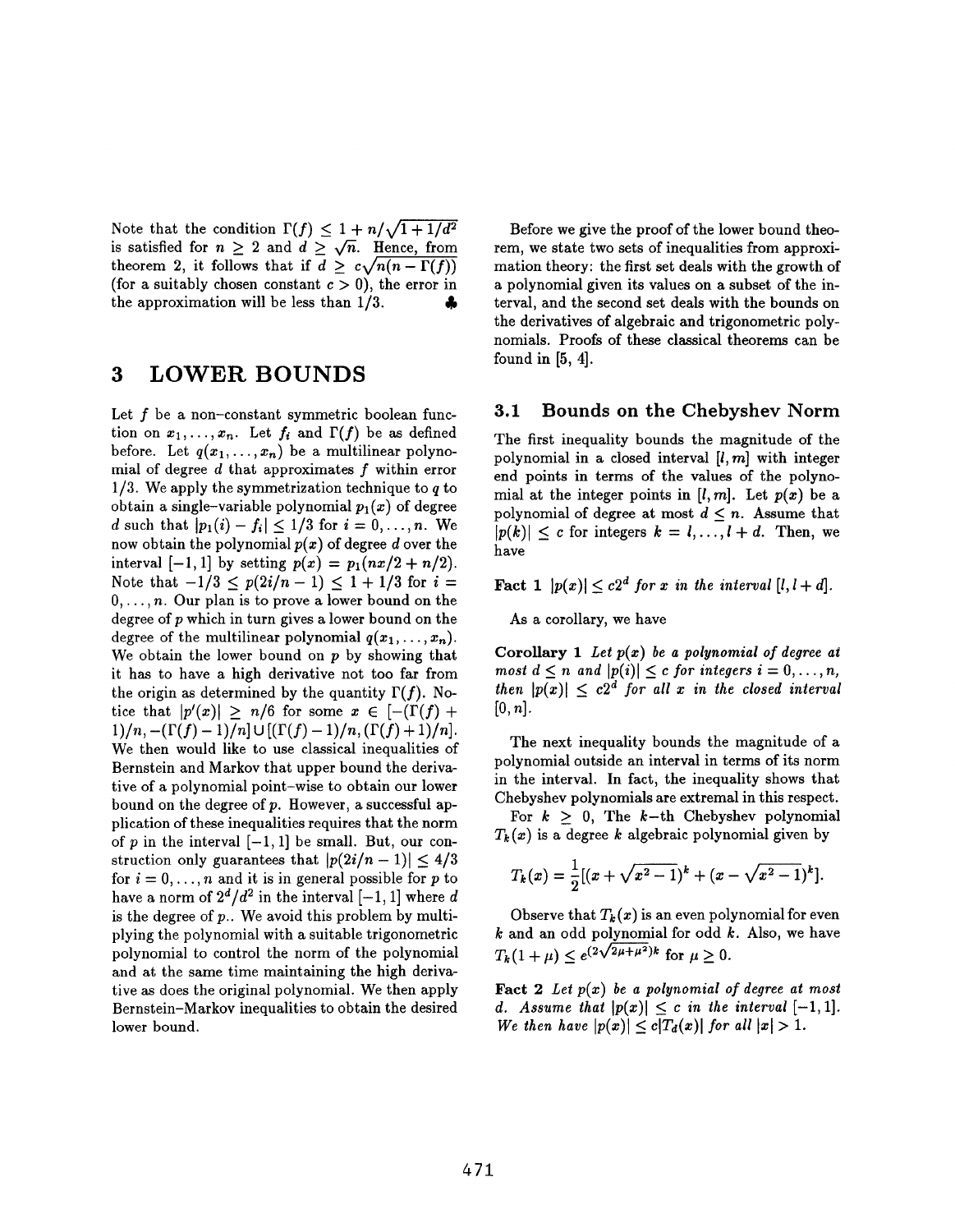By scaling, we have the following corollary.

Corollary 2 Let  $p(x)$  be a polynomial of degree at most d. Assume that  $|p(x)| \leq c$  in the interval  $[-a, a]$  for  $0 < a \leq 1$ . We then have  $|p(x)| \leq$  $c|T_d(1+\frac{|x|-a}{a})|$  for all  $|x|>a$ .

#### 3.2 Bounds on the Derivative

In the following, we give the inequalities of Bernstein and Markov that bound the magnitude of the derivative of an algebraic or a trigonometric polynomial point–wise in terms of its degree. In fact, such point–wise inequalities are essential to obtain the tight lower bounds.

We will first define the class  $Q_d$  of trigonometric polynomials of degree as the  $(2d +$ 1)–dimensional space spanned by the functions  $1, \cos x, \sin x, \ldots, \cos dx, \sin dx.$  The norm of a trigonometric polynomial  $t(x) \in Q_d$  over the interval  $[-\pi, \pi]$  is defined as

$$
||t|| = \sup\{|t(x)| : x \in [-\pi, \pi]\}.
$$

Note that if  $p(x)$  is an algebraic polynomial of degree d, then  $p(\cos \theta)$  is an even trigonometric polynomial of degree d.

Fact 3 [Bernstein] Let  $t(x)$  be a trigonometric polynomial of degree d. We then have, for  $x \in$  $[-\pi, \pi]$ ,

$$
||t'(x)|| \leq d||t||
$$

Fact 4 [Bernstein–Markov] Let  $p(x)$  be an algebraic polynomial of degree d. We then have, for  $x \in [-1,1],$ 

$$
|(\frac{1}{d}\sqrt{1-x^2}+\frac{1}{d^2})p'(x)|\leq 2||p||.
$$

#### 3.3 Lower Bound Theorem

We are now ready to prove the lower bound theorem.

Theorem 4 Let f be a non-constant symmetric boolean function on  $x_1, \ldots, x_n$ . Then any multi $linear polynomial that approximates f within error$ 1/3 has degree  $\Omega(\sqrt{n(n - \Gamma(f))})$ .

**Proof:** Let  $p'(x_1,...,x_n)$  be a multilinear polynomial that approximates  $f$  within error  $1/3$ . Using the symmetrization technique, we obtain a single variable polynomial  $p(x)$  such that  $|p(2i/n - 1) |f_i| \leq 1/3$  for  $i=0,\ldots,n$ . Without loss of generality, we assume that *n* is even and  $f_{n/2} = 0$  which implies  $|p(0)| \leq 1/3$ . Let  $z = z_p = \inf\{|x| : x \in$  $[-1, 1]$  and  $p(x) \geq 2/3$ . With out loss of generality, assume that the infimum is obtained for positive x. Let  $k = k_p$  be such that  $2k/n < z_p \leq 2(k + 1)/n$ . We note that the following conditions are satisfied by p

- 1. We have  $2k \leq \Gamma(f) 1$  from the definition of  $\Gamma(f).$
- 2.  $p(2k/n) \leq 1/3$  and  $p(z) \geq 2/3$
- 3. By mean value theorem, it follows that  $|p'(x)| \ge n/6$  for some  $x \in [2k/n, z]$ .

Let  $c_1$  be a constant equal to, say,  $1/100$ . We will consider two cases;

**Case 1;**  $z \leq 1 - c_1$ : By the corollary to fact 1, we have  $|p(x)| \leq 2^{d+1}$  for  $x \in [-1,1]$ . By applying the fact 2, we have

$$
|p(1+\mu)| \le 2^{d+1} e^{(2\sqrt{2\mu+\mu^2})d} \tag{1}
$$

for  $\mu > 0$ . We consider the polynomial  $q(x) = p(x+)$ z). Since  $2(k + 1)/n$  is at most 1, for  $x \in [-1, 1]$ , we have

$$
|q(x)| = |p(x+z)| \le 2^{d+1} e^{2\sqrt{3}d}
$$

from the inequality 1. We consider  $\hat{q}(x)= q(x)(1$  $x^2$ )<sup>*m*</sup> where  $m = 6 \lceil d/c_1^2 \rceil$ . The idea is that  $\hat{q}(x)$  will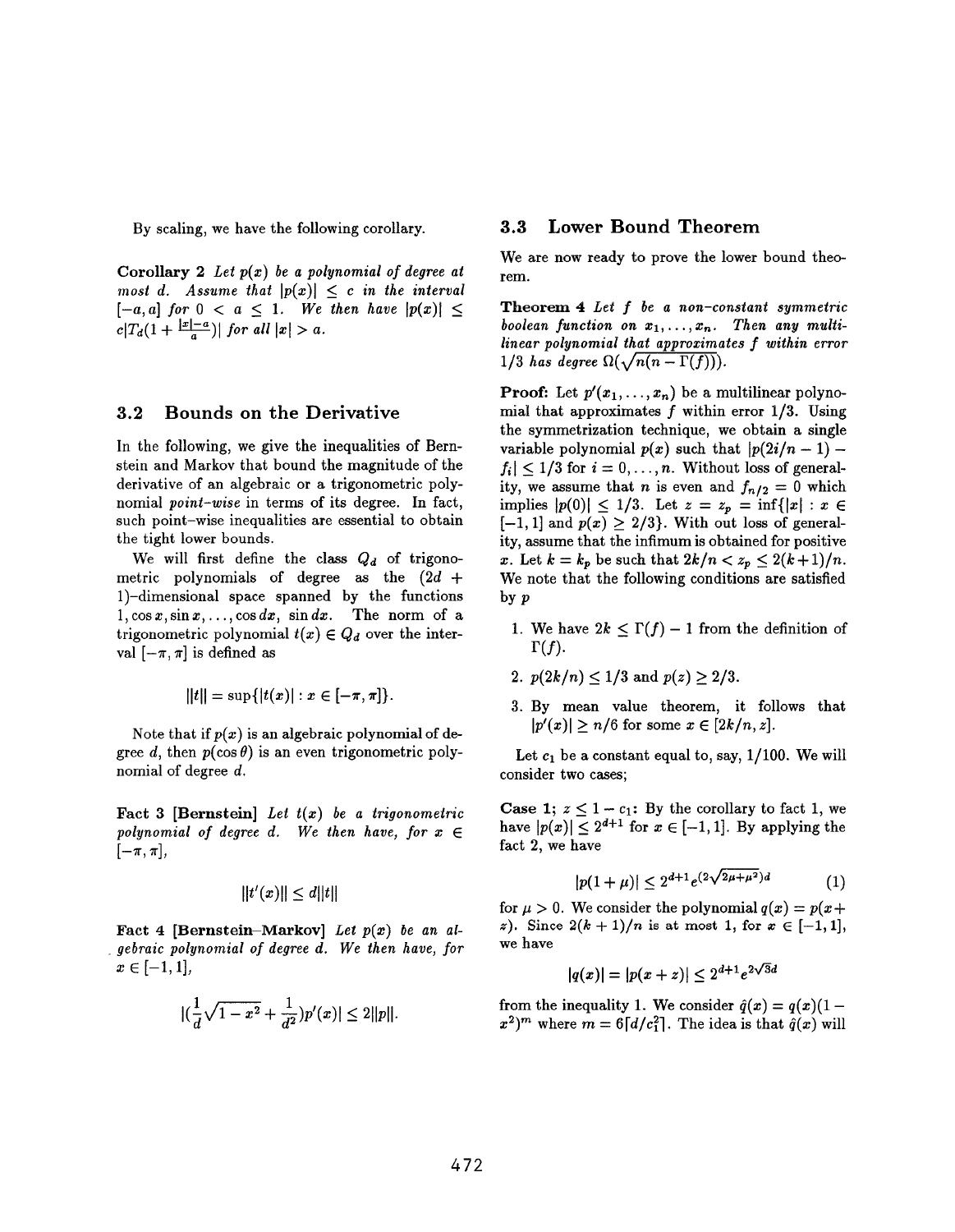have smaller values for z bounded away from the origin. Indeed, for  $x \in [-1, -c_1] \cup [c_1, 1]$ , we have  $|\hat{q}(x)| = |q(x)||(1-x^2)^m| < |q(x)|e^{-c_1^2m} \leq 1.$ 

We also show that  $\hat{q}$  has a high derivative near the origin. In fact,  $|q(0)| = |q(0)| = |p(z)| > 2/3$ and  $|q(2k/n-z)| < |q(2k/n-z)| = |p(2k/n)| \leq 1/3$ . Extemption of k, we have  $|2k/n - z| \leq 2/n$ . Hence, we have  $\hat{q}'(x) \ge n/6$  for some  $x \in [-2/n, 0]$ . We still have to be concerned with the possibility that the value  $|\hat{q}(x)|$  is high for some  $x \in [-c_1, c_1]$ . Note that we have

$$
|\hat{q}(2i/n-z)| < |q(2i/n-z)| = |p(2i/n)| \leq 4/3
$$

for integers i such that  $(2i/n-z) \in [-c_1, c_1]$ . Therefore, even if  $\hat{a}$  assumes high values at other points in the interval  $[-c_1, c_1]$ , we can conclude that, for some  $x \in [-c_1, c_1], \hat{q}'(x) \geq n ||\hat{q}||/8.$  Hence, by applying Bernstein–Markov inequality for  $\hat{q}$ , we obtain that the degree of  $\hat{q}$  is  $\Omega(n) = \Omega(\sqrt{n(n-\Gamma(f))})$  since  $\Gamma(f) < cn$  for some  $c < 1$ .

Case 2;  $z > 1 - c_1$ : We assume  $z \neq 1$ . Otherwise, we can readily apply Bernstein–Markov inequality to reach the desired conclusion. We use the following transformation to obtain a trigonometric polynomial  $q(\theta)$  of degree d. Let  $\theta_z = \cos^{-1} z$ . Since  $1-c_1 < z < 1$ ,  $0 < \theta_z < 0.2$ . We define  $q(\theta)$  as the trigonometric polynomial  $p(\cos \theta)$ . Notice that  $q(\theta)$ is an even trigonometric polynomial of degree d.

Moreover, for  $\theta \in [-\pi + \theta_z, -\theta_z] \cup [\theta_z, \pi - \theta_z],$  $|q(\theta)| < 2/3$  since  $|p(x)| \leq 2/3$  for  $x \in [-z, z]$ .  $;$  From corollary to fact 2, we have

$$
|p(z+\mu)| \le |\frac{2}{3}T_d(1+\mu/z)| \le e^{2d\sqrt{2\mu/z+\mu^2/z^2}}
$$

for  $\mu \geq 0$ . From this we get that, for  $\theta \in [0, 2\theta_z]$ ,

$$
|q(\theta_z - \theta)| = |p(\cos(\theta_z - \theta))|
$$
  
\n
$$
\leq e^{2d\sqrt{2\theta\sqrt{1-z^2}/z + \theta^2(1-z^2)/z^2}}
$$
  
\n
$$
\leq e^{4d\sqrt{\theta\theta_z}}.
$$
 (2)

The last inequality follows from  $\cos(\theta_z - \varepsilon) \leq z +$  $\epsilon\sqrt{1-z^2}, \theta_z^2 \geq 2(1-z) \geq (1-z^2), \ z>1-c_1$  and  $0 < \theta_z < 0.2$ .

We define  $\hat{q}(\theta) = q(\theta)h(\theta)$  where  $h(\theta) =$  $[\cos(m_1(\theta - \theta_z))]^{m_2}$ ,  $m_1 = |1/2\theta_z|$  and  $m_2 =$  $c \lceil d/m_1 \rceil$  where c is a sufficiently large integer constant. Notice that  $\hat{q}$  is a trigonometric polynomial of degree at most  $(c + 1)(d + 1)$ . Furthermore, we have, for all  $\theta \in [0, 2\theta_z]$ ,

$$
|h(\theta_z - \theta)| = |(\cos m_1 \theta)^{m_2}|
$$
  
\n
$$
\leq e^{-m_2 m_1^2 \theta^2 / 4}
$$
  
\n
$$
\leq e^{-c d \theta^2 |1/2 \theta_z| / 4}
$$
  
\n
$$
\leq e^{-c' d \theta^2 / \theta_z}
$$
 (3)

where  $c' = c/16$ . Hence, for  $\theta \in [-\theta_z, \theta_z/2]$ ,

$$
|\hat{q}(\theta)| = |q(\theta_z - (\theta_z - \theta))||h(\theta_z - (\theta_z - \theta))| \leq 1
$$

from equations 2 and 3.

Similarly, from equations 2 and 3, it follows that for  $\theta \in [\pi - \theta_z, \pi], \hat{q}(\theta) \leq 1$ .

Furthermore, we show that  $\hat{q}$  has a high derivative at some point in the interval  $[\theta_z/2, \theta_z]$ . Note that  $\hat{q}(\theta_z) = p(\cos \theta_z) = p(z) \geq 2/3$ . In addition, we show that  $\hat{q}$  is small somewhere in the vicinity of  $\theta_{\star}$ . Let  $\theta_i = \cos^{-1}(2i/n)$ . Note that k is such that  $2k/n < z \leq 2(k+1)/n$ . We know that  $|\hat{q}(\theta_k)| \leq$  $|q(\theta_k)| < |p(2k/n)| < 1/3$ . On the other hand, we have  $|\theta_z - \theta_k| \leq 6/n\theta_z$ . (Note that  $(\theta_1 + \theta_2)(\theta_2 \theta_1/3 \leq |\cos \theta_1 - \cos \theta_2|$  for  $0 \leq \theta_1 \leq \theta_2 < 1$ .

Hence, for some  $\theta \in [\theta_z, \theta_k]$ ,  $\hat{q}'(\theta) \geq n\theta_z/18$ . In fact, we have that for some  $\theta \in [\theta_z/2, \theta_k]$ ,  $\hat{q}'(\theta) \geq$  $n\theta_z ||\hat{q}||/18$ . By applying Bernstein's inequality to the trigonometric polynomial  $\hat{q}$ , we get  $d \geq c'' n \theta_z \geq$  $c''n \sin \theta_z \geq c''n\sqrt{1-z^2} \geq c''\sqrt{n(n-\Gamma(f))}$  for some constant  $c'' > 0$ . Hence, the theorem is proved.  $\clubsuit$ 

Acknowledgments: I would like to thank Michael E. Saks, Mario Szegedy and Russell Impagliazzo for their useful suggestions.

#### References

[1] Ivanov, K. (1983). On a new characteristic of functions. II Direct and Converse theorems for